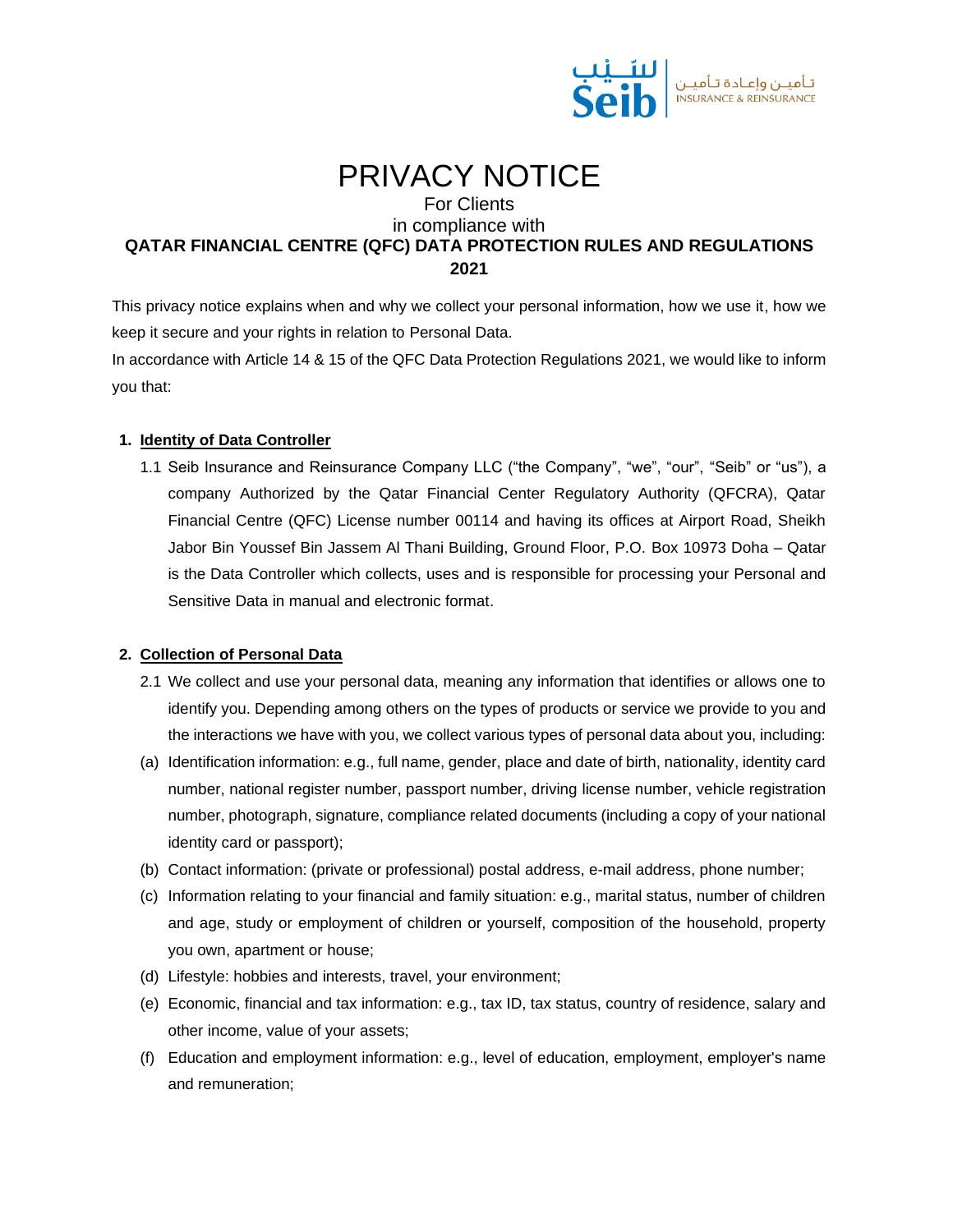

- (g) Banking and financial information related to the products and services you hold: e.g., bank account details, products and services owned and used, credit card number, money transfers, assets, profile of declared investor, credit history, payment incidents;
- (h) Transaction data: account movements and balances, transactions including beneficiary's data such as full names, addresses and contact details as well as details of bank transactions, amount, date, time and type of transaction (bank card, transfer, cheque, direct debit);
- (i) Data relating to your habits and preferences in relation to the use of our products and services;
- (j) Data collected from our interactions with you: your comments, suggestions, needs collected during our exchanges with you in person and online during phone communications (conversation), discussion by email, chat, exchanges on our social media pages and your latest complaints. Your connection and tracking data such as cookies and tracers for non-advertising or analytical purposes on our websites, online services, applications, social media pages;
- (k) Data collected from the video protection system (including CCTV) and geolocation;
- (l) Data about your devices (mobile phone, computer, tablet, etc.): IP address, technical specifications and uniquely identifying data;
- (m) When you access our websites or our applications, data transmitted by your browser or device you are using and automatically recorded by our server, including date and time of the access, name of the accessed file as well as the transmitted data volume and the performance of the access, your device, your web browser, browser language and requesting domain, and IP address (additional data will only be recorded via our Website if their disclosure is made voluntarily, e.g., in the course of a registration or request). When you visit our website or out applications, that website or application will contain additional information about how we use your information while you are visiting that website;
- (n) In some cases, we collect this information from public registers which may include beneficial ownership and other registers, public administration or other third-party or public sources, such as screening services, intermediaries that facilitate data portability. We might also collect certain of the above Personal Data types in relation to your business relationship, such as your additional business partners (including other shareholders, or beneficial owners), dependants or family members, representatives or agents. Where you are a corporate client, we may also collect information about your directors, representatives, employees, shareholders, authorised signatories or beneficial owner.
- (o) We may collect sensitive data such as health data, biometric data, or data relating to criminal offences, subject to compliance with the strict conditions set out in data protection regulations.
- 2.2 We collect personal data directly from you; however, we may also collect personal data from other sources. We sometimes collect data from public sources: publications/databases made available by official authorities or third parties (e.g., brokers, dealers etc.); websites/social media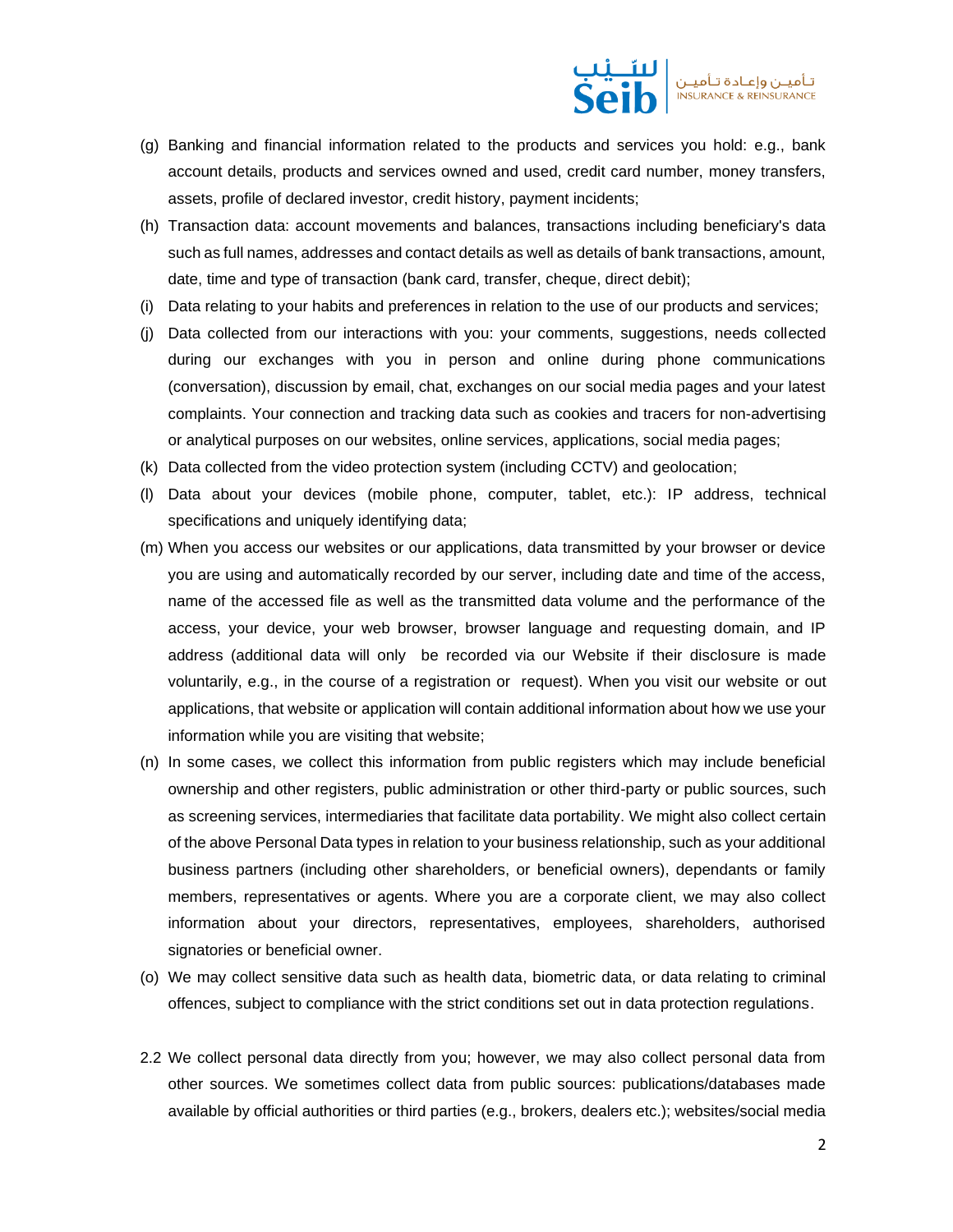

pages of legal entities or business clients containing information that you have disclosed (e.g., your own website or social media page); public information such as that published in the press. We also collect personal data coming from third parties:

- from other Group entities;
- from our customers (companies or individuals);
- from our business partners, brokers, intermediaries;
- from service providers;
- from third parties such as Third Party Administrators (TPAs) and fraud prevention agencies;
- from data brokers who are responsible for ensuring that they collect relevant information in a lawful manner.

#### **3. Lawfulness of processing**

3.1 The lawful basis for processing your Personal and Sensitive Data is the performance of our contractual relationship and its obligations including preliminary steps to its establishment.

3.2 We will inform you in case we need to process your personal data for a purpose different than the one mentioned above and seek your consent, if needed.

3.3 Depending on the purpose of the processing activity (see Section 4), the legal basis for

the processing of your Personal Data will be one of the following:

- (a) necessary for taking steps to enter into or executing a contract with you for the services or products you request, or for carrying out our obligations under such a contract;
- (b) necessary to comply with an obligation imposed on the Company by law;
- (c) necessary for the legitimate interests of the Company, without unduly affecting your interests or fundamental rights and freedoms and to the extent such Personal Data is necessary for the intended purpose. (See below for examples of legitimate interests of the Company);
- (d) necessary to perform a task carried out in the public interest; or
- (e) we have obtained prior consent (for instance where required by law) or processed with your explicit consent.

Examples of the "legitimate interests" referred to above are:

- (a) manage our relationship with you and to help us to learn more about you as a client, the products and services you receive, and other products and services you may be interested in;
- (b) evaluate whether and how we may offer products, services and events that may be of interest to you;
- (c) prevent fraud or criminal activity, misuses of our products or services as well as the security of our information, IT systems, architecture and networks and security of our premises;
- (d) receive and handle complaints, requests or reports from you or third parties made to designated units within the Company or the Group;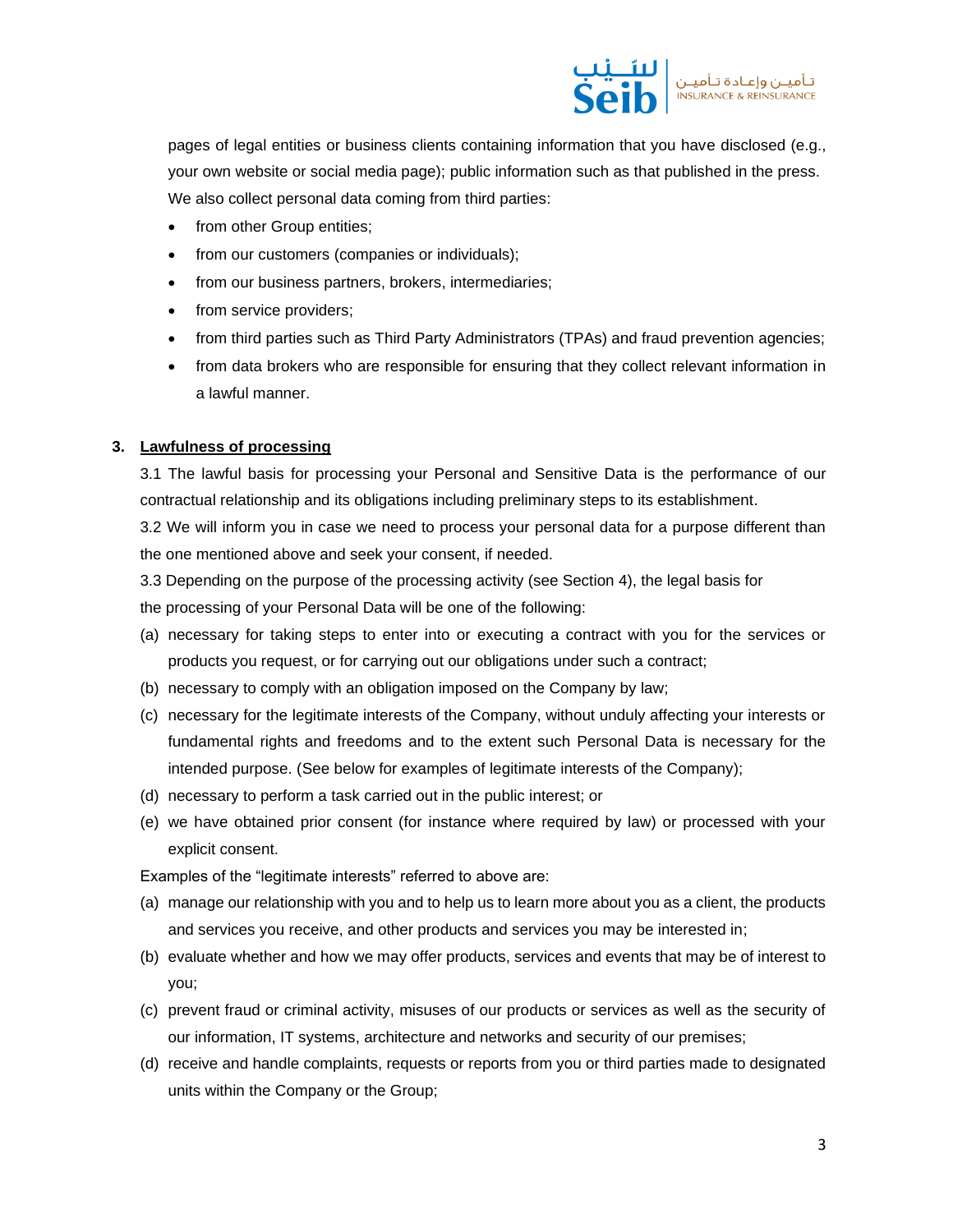

- (e) take steps to improve our products and services and our use of technology and to conduct market research;
- (f) cooperate with a request made in any actual or potential proceedings or the inquiries of a public or judicial authority;
- (g) certain situation when we make the disclosures, providing products and services and assuring a consistently high service standard across the Group, and keeping our clients, employees and other stakeholders satisfied.
- To the extent that we process any sensitive Personal Data relating to you, we will do so because:
- (a) the processing is necessary to comply with a legal obligation imposed on the data controller by law;
- (b) the processing is necessary for the performance of our contractual relationship;
- (c) the processing is necessary for the establishment, exercise or defense of a legal claim;
- (d) the processing is necessary for substantial public interest reasons;
- (e) the processing relates to personal data which are manifestly made public by you; or
- (f) you have given your explicit consent to us to process that information (where legally permissible).

In each of the above cases we are also applying adequate safeguards before processing your sensitive Personal Data.

## **4. Purposes of Processing your Personal Data and Sensitive Data**

- 4.1 We process your Personal Data for a variety of purposes related to our contractual relationship which may include:
- (a) Managing and processing your insurance with us, including underwriting, reinsurance, and claims handling;
- (b) We may also collect your personal information to reply to your request for quote and offer you products that meet your insurance needs and use the personal information to send you information about our products and services and any other services described in our website or Mobile app;
- (c) record keeping and other mandatory legal obligations;
- (d) Client onboarding: to verify your identity and assess your application. For legal and regulatory compliance checks (for example, to comply with anti-money laundering regulations, and prevent fraud);
- (e) Client Relationship Management. For example, to:
	- Manage our relationship with you, including communicating with you in relation to the products and services you obtain from us and from our business partners, handling customer service-related queries and complaints, claims handling, and policy endorsement or cancellation (in accordance with applicable law);
	- help us to learn more about you as a client, the products and services you receive, and other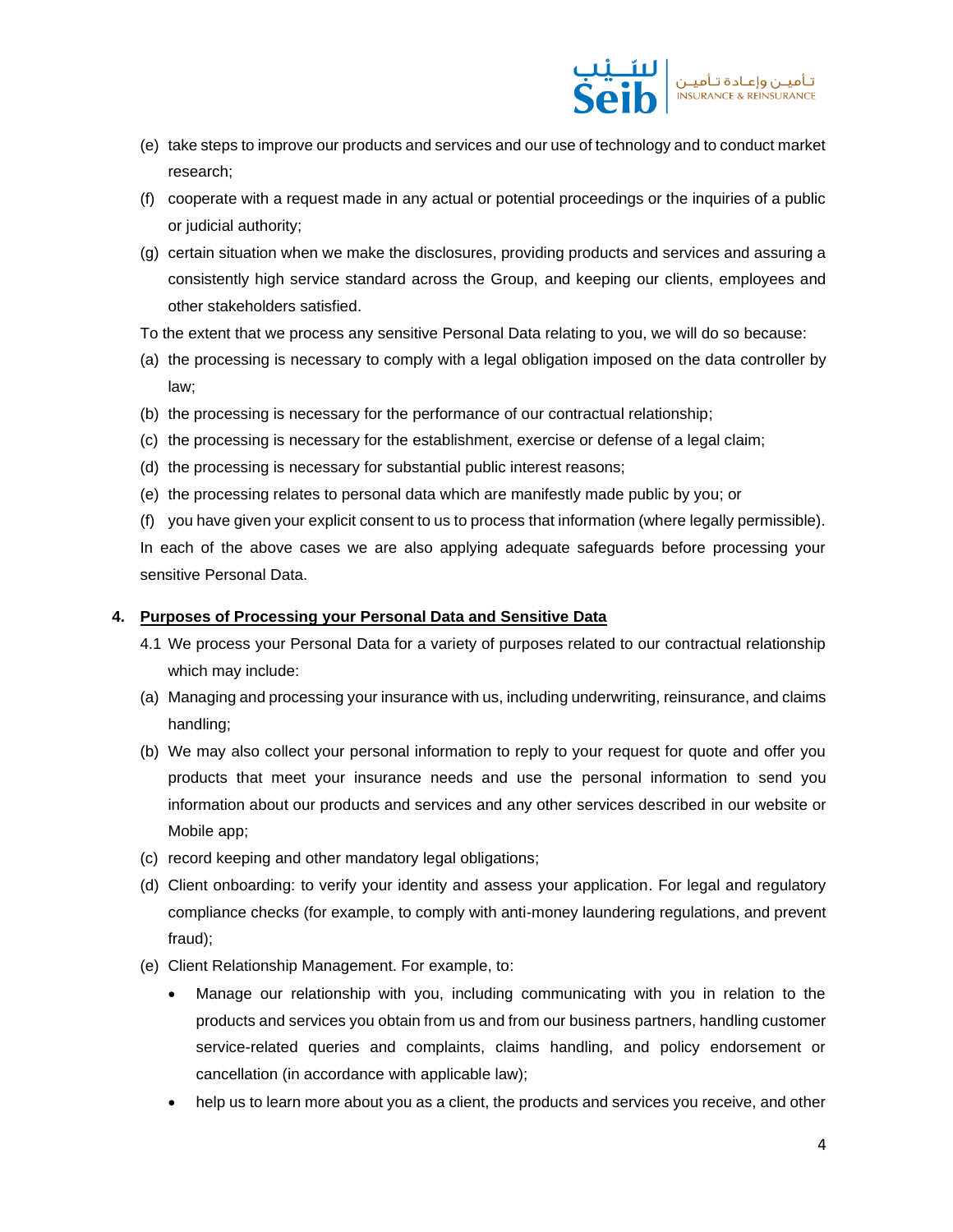

products and services you may be interested in receiving, including profiling based on the processing of your Personal Data, for instance by looking at the types of products and services that you use from us, how you like to be contacted.

- (f) Engaging in prospecting and business development and / or protecting and enhancing the Seib brand. For example, to evaluate whether and how the Company may offer products, services and events that may be of interest to you;
- (g) Supporting, Enhancing and Maintaining the technology. For example, to take steps to improve our products and services and our use of technology, including testing and upgrading of systems and processes, and conducting market research to understand how to improve of our existing products and services or learn about other products and services we can provide;
- (h) To provide you with some of our products or services, we may need to collect and process sensitive personal information (such as information about any criminal convictions or the state of your health) about you and others who are a party to the service or product. We will only use sensitive personal data for the specific purpose for which you provide it. Please ensure that you only provide us with sensitive information about other people with their express agreement. We will never ask for sensitive information like your Credit or Debit Card Number, CVV, PIN, OTP, online passwords, etc. Please do not provide or share these details via emails/SMS or on calls received from individuals claiming to be from Seib;
- (i) We want to be able to offer you access to the full range of products and services that best meet your needs. Once you are a customer and unless you object, we may send you these offers electronically for our products and services if they are similar to those you have already subscribed to. We will ensure that these commercial offers relate to products or services that are relevant to your needs and complementary to those you already have to ensure that our respective interests are balanced. We may also send you, by phone and post, unless you object, offers concerning our products and services if you consent. If you have provided your contact information to us and would prefer not to receive marketing information, or to participate in research, simply contact us to let us know;
- (j) Compliance and Risk Management and / or Crime Prevention, Detection and Investigation. For example, to:
	- carry out legal and regulatory compliance checks as part of the onboarding process, including to comply with anti-money laundering regulations and fraud prevention;
	- meet our on-going regulatory and compliance obligations (e.g., laws of the financial sector, anti-money laundering and tax laws), including in relation to recording and monitoring communications, disclosures to tax authorities, financial service regulators and other regulatory, judicial and governmental bodies or in proceedings and investigating or preventing crime;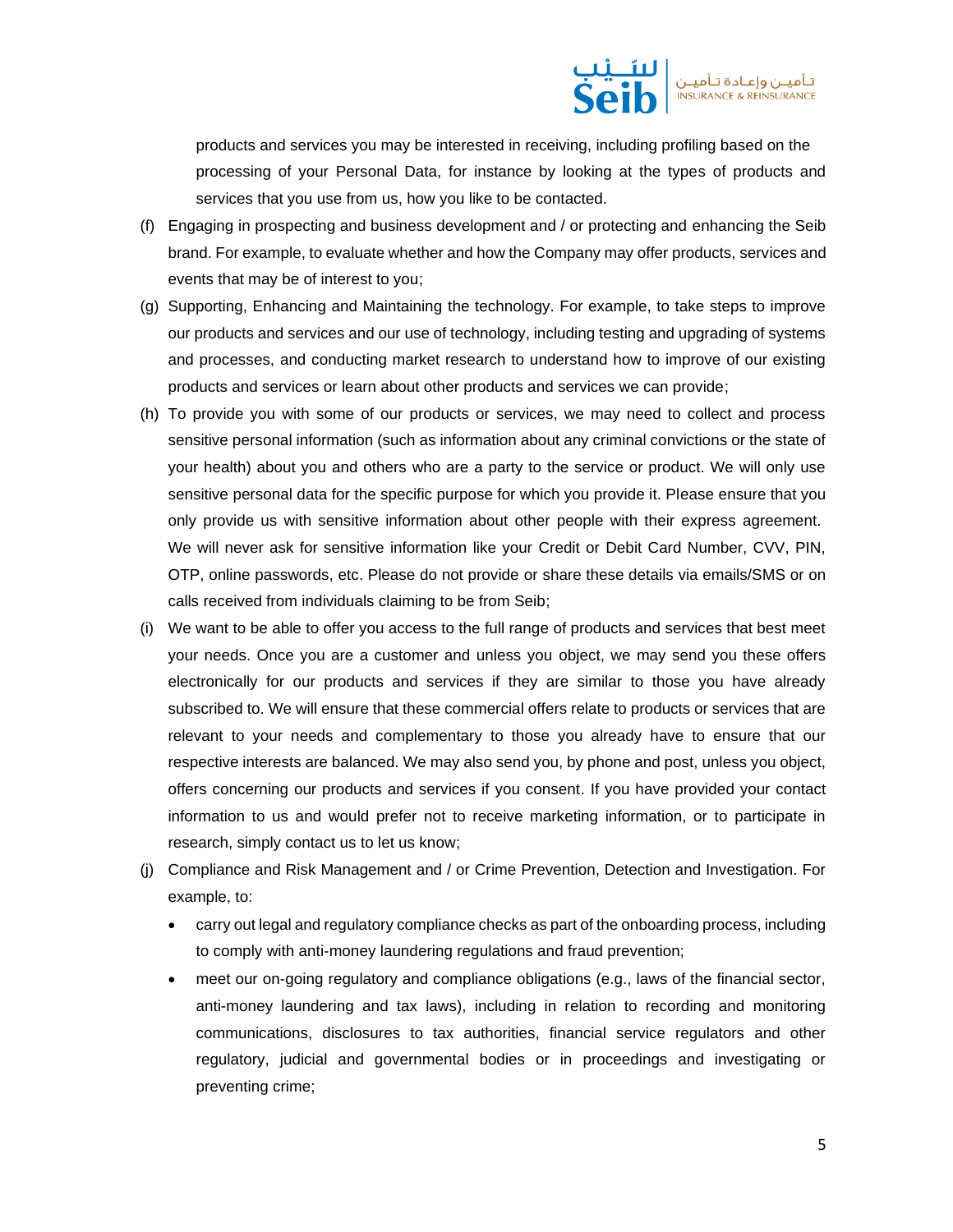

- receive and handle complaints, requests or reports from you or third parties made to designated units within the Group;
- reply to any actual or potential proceedings, requests or the inquiries of a public or judicial authority;
- prevent and detect crime, including fraud or criminal activity, misuses of our products or services as well as the security of our IT systems, architecture and network.

## **5. Direct Marketing Purpose**

5.1 The information you supply may be used by us and carefully selected third Parties for research purposes or to inform you of other products or services that may be of interest to you unless you have advised us otherwise. On each occasion that we contact you for these purposes, you will always be given the option to opt out of any further communication. If you have provided your contact information to us and would prefer not to receive marketing information, or to participate in research, simply contact us to let us know.

#### **6. Recipients of your Data**

- 6.1 In compliance with the purpose for which your data have been collected and in accordance with the QFC Data Protection Regulations, we would like to inform you that your Personal and Sensitive Data may be shared with the following:
- (a) As a member of the Chedid Group we work closely with the Group's other companies worldwide. Your personal data may therefore be shared between Group entities, where necessary, to:
	- comply with our various legal and regulatory obligations described above;
	- **•** fulfil our legitimate interests and those of the entities of the Group, which are: assisting each other in fulfilling our legal, regulatory and contractual obligations in the course of our business.
- 6.2 In order to fulfil the purposes described in this Privacy Notice, we may, where necessary or provided for in our services, share your personal data with:
- (a) processors which perform services on our behalf e.g., IT services, logistics, printing services, telecommunication, advisory and distribution and marketing;
- (b) Insurance/Reinsurance partners, independent agents, intermediaries or brokers, financial institutions, counterparties;
- (c) public services if such transmission is required to allow us to provide you with the services and products or execute our contractual obligations or transactions;
- (d) local or foreign financial, tax, administrative, criminal or judicial authorities, arbitrators or mediators, public authorities or institutions (such as the QFCRA/QFCA, Qatar Central Bank etc.), to which we, or any member of the Group, are required to disclose pursuant to: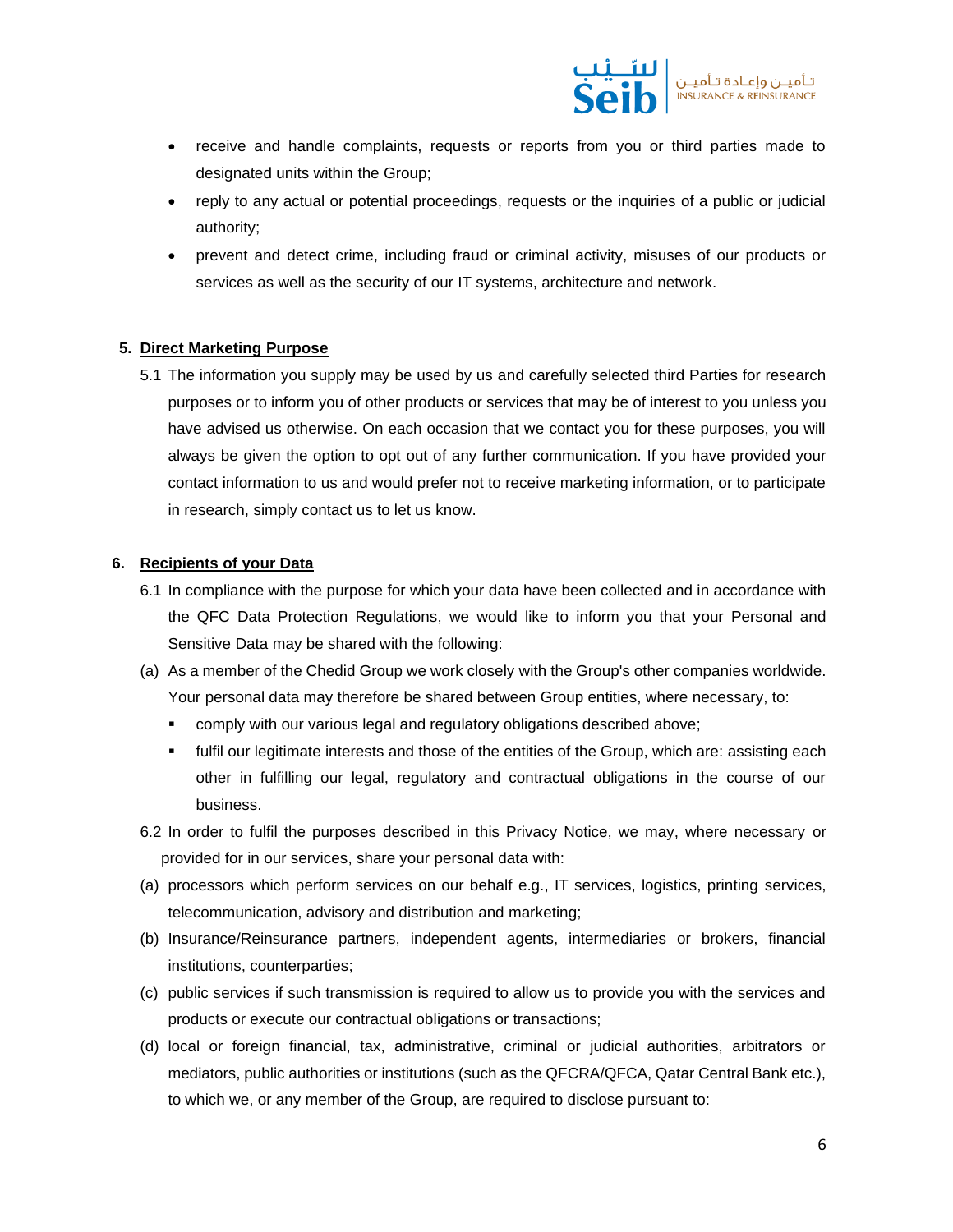

- their request;
- our defence, action or proceeding;
- complying with a regulation or a recommendation issued from a competent authority applying to us or any member of the Group;
- (e) certain regulated professions such as lawyers, notaries, actuaries or auditors when needed under specific circumstances (litigation, audit, etc.) as well as to our partners or to an actual or proposed purchaser of the companies or businesses of the Group;
- (f) universities and public and/or private scientific institutions;
- (g) Any legitimate recipient required by applicable laws or regulations.;
- (h) Where we transfer your data to service providers processing data on our behalf, we take steps to ensure they meet our data security standards, so that your Personal Data remains secure.

## **7. Data Transfer to other countries**

- 7.1 We generally transfer your Personal Data abroad to countries which are considered by the QFCA Data Protection Office to provide an adequate level of data protection. In some cases, we can also transfer your Personal Data to Countries that do not guarantees adequate protection only if at least one of the following conditions is met:
- (a) the transfer is based on appropriate safeguards including enforceable rights and effective legal remedies for data subjects;
- (b) you have provided your explicit consent for one or more specific purposes after being informed of the risks;
- (c) the transfer is necessary for the performance of a contract between you and us, for the implementation of precontractual measures taken at your request, or for the performance of a contract concluded in your interest between the data controller and a third party;
- (d) the transfer is necessary to comply with a legal obligation on us;
- (e) the transfer is necessary to perform a task carried out in the public interest;
- (f) the transfer is necessary for the establishment, exercise or defence of a legal claim.

A copy of these measures and safeguards can be obtained by contacting us. If and to the extent required by applicable law, we implement the necessary legal, operational and technical measures and/or enter into an agreement with you before such transfers.

#### **8. Third Party Requests**

8.1 We will not share your Personal Data with any third parties without your prior consent (which you are free to withhold) except where we are required to do so by law or as set out in paragraph 8.2 below.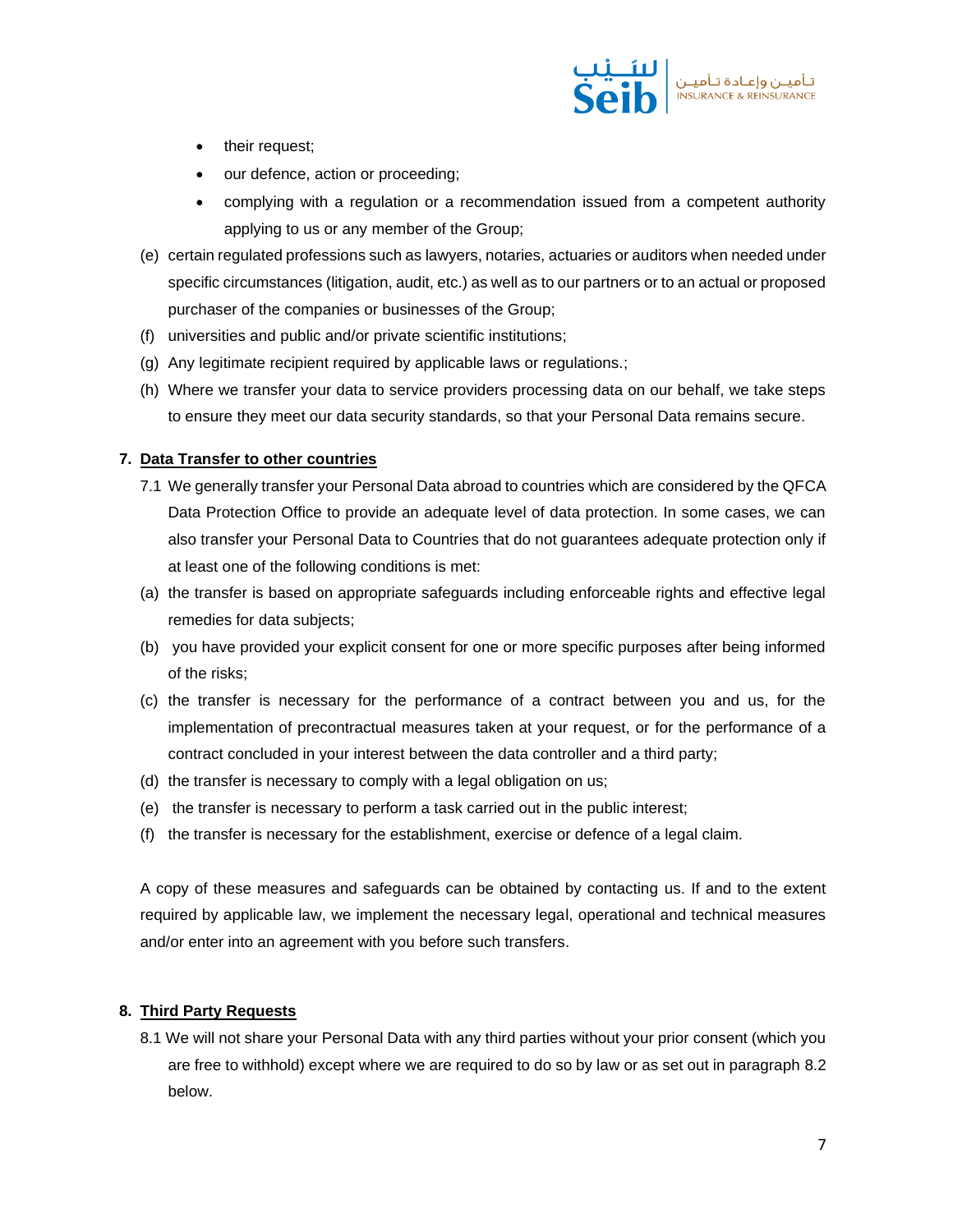

8.2 In case we need to share your Personal Data to third parties (for example: service providers, contractors and subcontractors) for purposes related to the performance of our contractual relationship, we will disclose only Personal Data that are necessary for the purpose, ensuring that adequate protection of your Data is in place.

#### **9. Mandatory Disclosure of your Personal Data and Sensitive Data**

9.1 Disclosure of your Personal and Sensitive Data to statutory bodies such as the Ministry of the State of Qatar, judicial bodies and any other governmental authorities or departments, among others, will take place only if required by law, and in accordance with their requirements.

#### **10. Data retention**

10.1 We will only retain Personal Data for as long as necessary to fulfil the purpose for which it was collected or to comply with legal, regulatory or internal policy requirements. As far as necessary, we will keep your data for the duration of our insurance relationship subject to applicable legal and regulatory requirements. In addition, we might process your data after the termination of our relationship for compliance or risk management in accordance with the applicable laws as well as pursuant to various retention and documentation obligations or if it is in the Company' legitimate interest. However, if you wish to have your Personal Data removed from our databases, you can make a request as described in Section 11 below, which we will review as set out therein.

#### **11. Individual rights**

11.1 In line with the QFC Data Protection Regulations in force, you have the right to:

- (a) access your personal data
- (b) request an update to your personal data
- (c) request and obtain information on how your personal data is processed
- (d) request and obtain correction of your personal data
- (e) request and obtain erasure of your personal data in certain circumstances (right to be forgotten)
- (f) request to suspend the use of your personal data
- (g) right to withdraw your consent
- (h) object to processing or request and obtain restriction on the processing of your personal data
- (i) be notified in case of data breach which can result in a high risk to your rights and freedom

(j) When Personal Data is processed for direct marketing purposes, your right to object extends to direct marketing, including profiling to the extent it is related to such marketing. You may object to direct marketing by contacting us at any time.

(k) Where we process your Personal Data on the basis of your consent, or where such processing is necessary for entering into or performing our obligations under a contract with you, you may have the right to request your Personal Data be transferred to you (known as the 'data portability' right).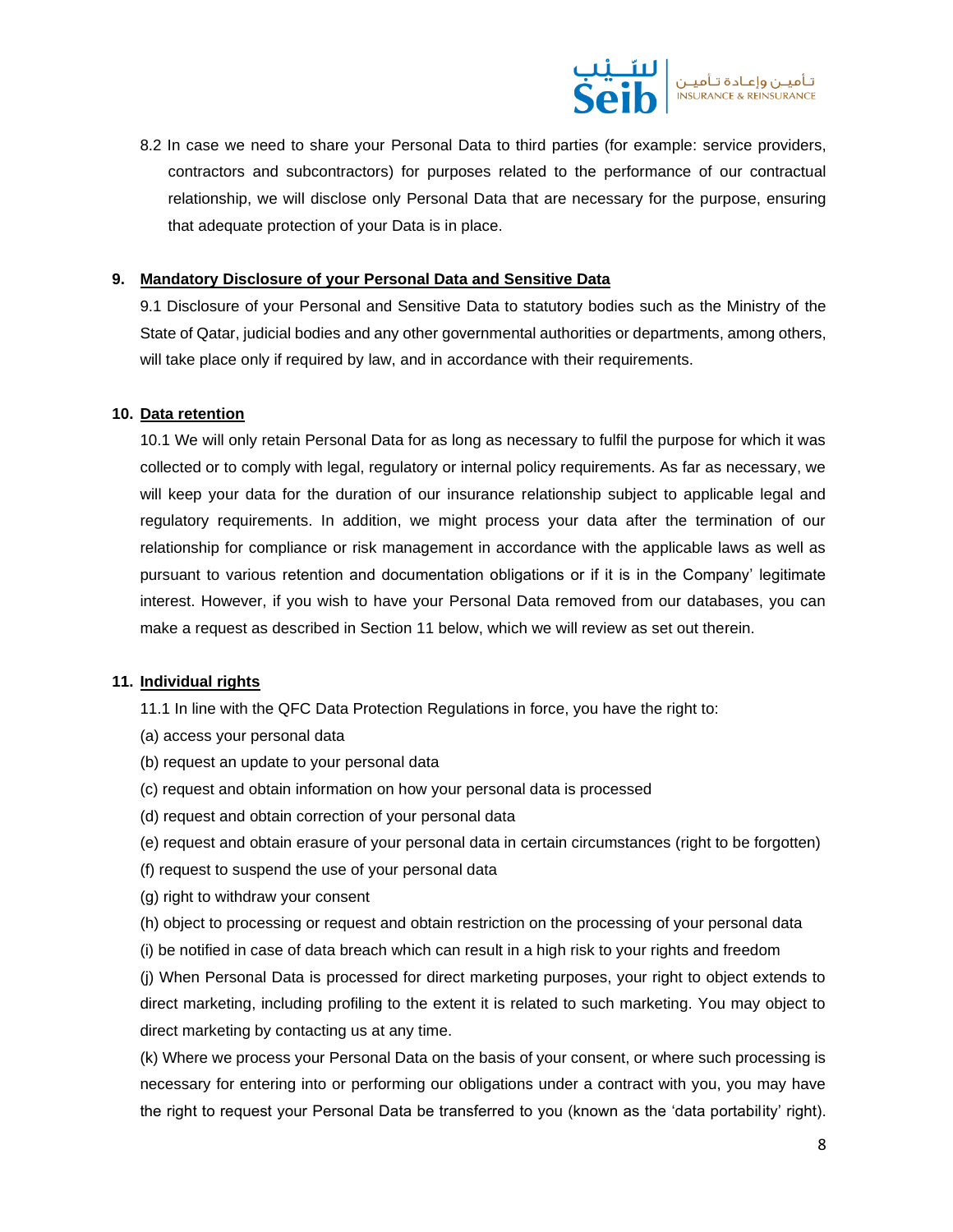

You also have the right to ask us for information regarding some or all of the Personal Data we collect and process about you.

(l) In certain circumstances we may process your Personal Data through automated individual decision-making, including profiling. Where this takes place, you will be informed of such processing and be given information on criteria and procedures applied. Except where legal exceptions apply, you can request to obtain a human intervention, to express your point of view and to contest the decision where such a decision is exclusively based on automated individual decision-making, including profiling.

We will honour above requests, withdrawal or objection as required under applicable data protection rules but these rights are not absolute: they do not always apply and exemptions may be engaged. We will usually, in response to a request, ask you to verify your identity and/or provide information that helps us to understand your request better. If we do not comply with your request, we will explain why.

11.2 Exercising your rights:

You can exercise the above rights by contacting us.

If you are not satisfied with how the Company processes your Personal Data, we would like to discuss it with you to understand how we can rectify the issue. If you would like to speak to us about our use of your Personal Data, you can contact us. If you are not satisfied with the Company's response, you have the right to make a complaint to the Qatar Financial Centre Authority ("QFCA").

## **12. Protection of your Personal Data**

12.1 All our employees accessing Personal Data must comply with our internal rules and processes in relation to the processing of your Personal Data to protect them and ensure their confidentiality. The Company and the Group have also implemented adequate technical and organisational measures to protect your Personal Data against unauthorised, accidental or unlawful destruction, loss, alteration, misuse, disclosure or access and against all other unlawful forms of processing. 12.2 We will notify you promptly in the event of any breach of your personal data which might expose your rights and freedom to serious risk.

#### **13. Changes to your personal data**

13.1 We are committed to keeping your Personal Data accurate and up to date. Therefore, if your Personal Data changes, please inform us of the change as soon as possible.

## **14. Complaint**

14.1 Any complaints related to alleged breaches of Data Protection Regulations can be filed with: **Employment Standards Office of the QFC - Data Protection Directorate**